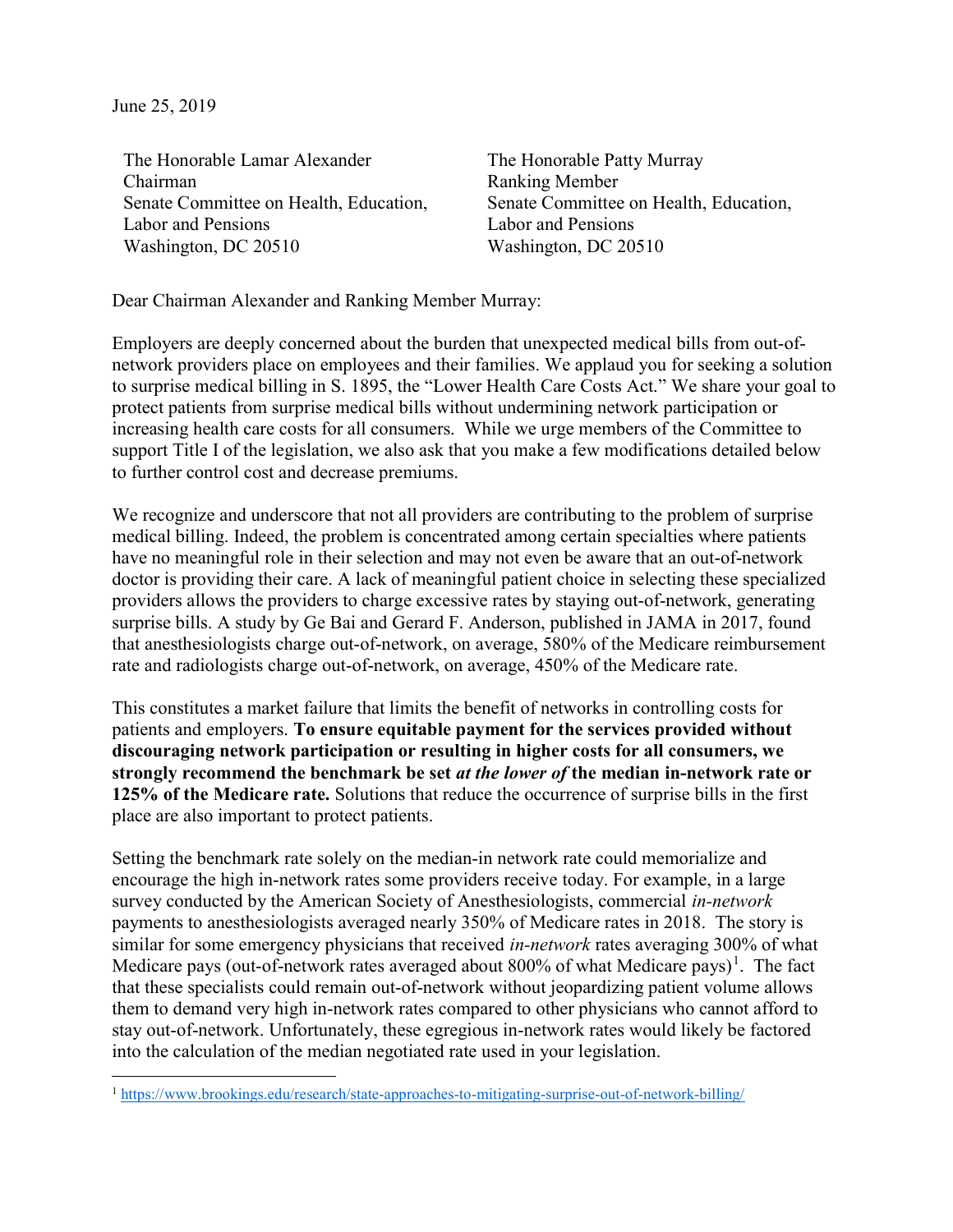For these reasons, we urge you to end surprise billing by setting the benchmark *at the lower of* the median in-network rate or 125% of the Medicare rate. In previous correspondence, we have suggested using 125% of Medicare in certain instances. In our view, Medicare is a clear and fair reference point for reimbursement. Using a Medicare-based benchmark will best correct the market distortions that have driven surprise bills and achieve the objective of the committee's broader effort to lower health care costs. Expectedly, some providers most likely to benefit from enshrining these market distortions may argue that 125% of the Medicare rate is too low, thus forcing them to charge employers and other commercial payers higher rates. In fact, Medicare determines reimbursement rates in part by relying on **feedback** and recommendations from the same medical specialists who benefit from higher Medicare prices. Additionally, a Medicare Payment Advisory Committee (MedPAC) analysis of commercial claims data showed that contracted payment rates for all physicians averaged 128% of Medicare payment rates.

An examination of the distribution of out-of-network billing for emergency care in hospitals across the U.S., which found that out-of-network billing is concentrated in a small number of hospitals, supports the conclusion that there is more at play than recouping any purported negative profit margins from Medicare. While 50% of hospitals have out-of-network billing rates below two percent, the study by Zack Cooper, Fiona Scott Morton and Nathan Shekita found that 15% of hospitals have out-of-network billing rates above 80%.

We applaud you for also ending surprise air ambulance bills. We recommend you add ground ambulance bills and we also recommend you define the benchmark payment *as the lower of* the median in-network rate or 125% of the Medicare rate for these services. According to GAO's analysis of the most complete data identified for air ambulance transports of privately-insured patients, 69% of about 20,700 transports in the data set were out-of-network in 2017. Other analysis shows 50% of all ambulance cases involved an out-of-network ambulance in 2014.

We recognize you are working to balance the many disparate interests of the members of the committee, and we sincerely appreciate you are solving the problem of surprise bills for our employees and their families. Our concerns and suggestions reflect the downstream consequences for patients and employees, who will likely be faced with higher premiums if market failures continue to allow certain specialty providers to charge exorbitant in-network rates.

As you know, employers provide coverage to over 181 million Americans. We are committed to ensuring our employees and their families continue to have access to meaningful coverage – this is both the right thing to do and it also helps our businesses thrive as our employees are healthier and more productive. Ending surprise medical billing in a way that protects patients without undermining network participation or increasing health care costs for all consumers is a critical step to take and we applaud your leadership.

We appreciate the hard work of your committee and look forward to assisting you in enacting these important reforms.

Sincerely,